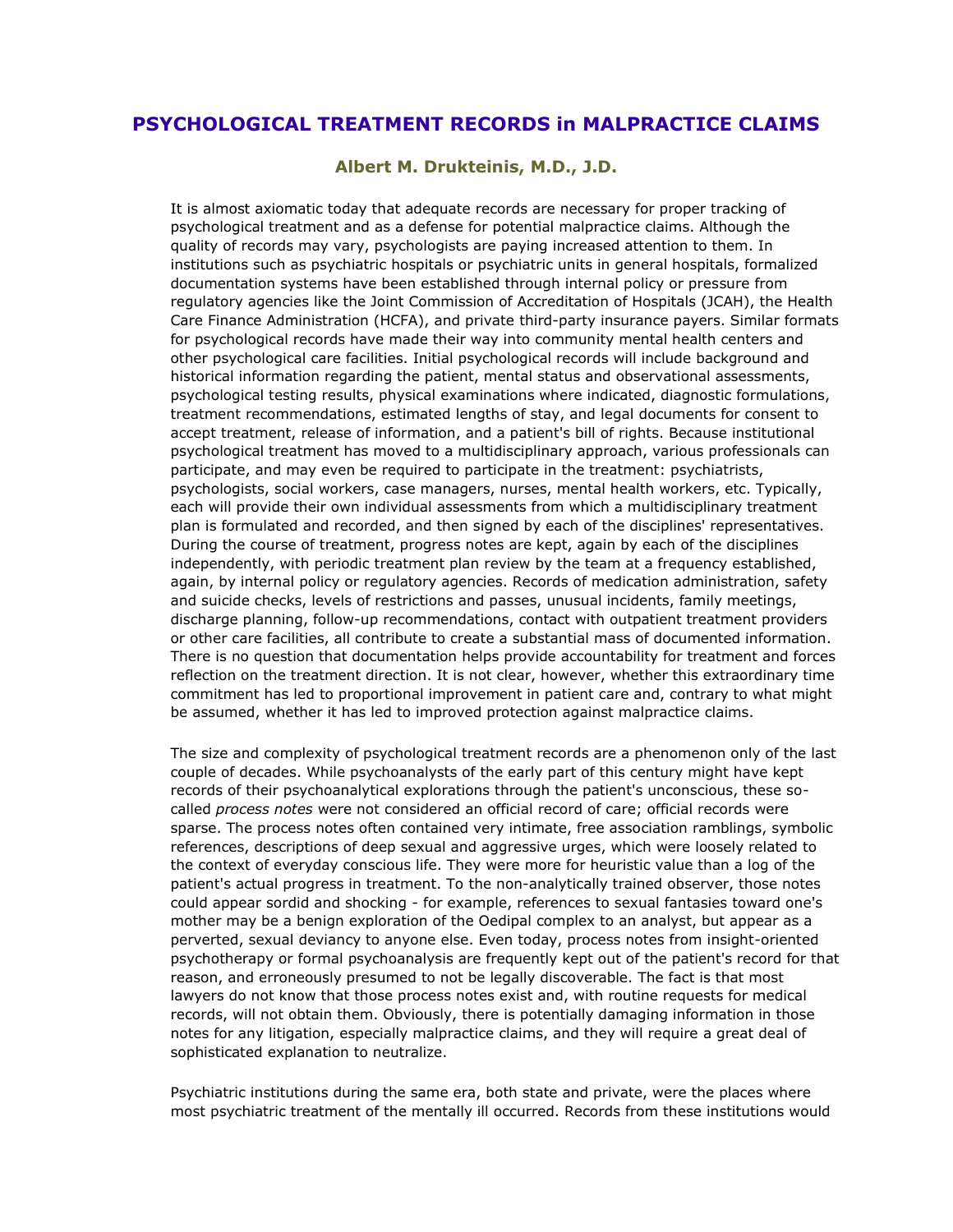typically include some historical information, mental status and physical examinations a diagnostic formulation, necessary legal forms, and treatment recommendations. Treatment progress might be contained in brief notes written every few days initially and then monthly, or less, later. Because many patients, prior to deinstitutionalization and discovery of the hewer psychotropic medications, might spend years at the institution, it would not be unusual for one or two notes per year to be the only psychological treatment record. Of course, today, we may be surprised by the paucity of treatment records for these patients compared to our modern documentation. Yet, just as in all of medicine, the extensive focus on documentation has taken away from personal contact with patients. Furthermore, while attempting to protect mental health providers from unwarranted malpractice claims, it may have inadvertently given those claims more ammunition.

Psychological treatment presents unique problems for documentation and record keeping which are not faced in other types of medical treatment. In the first instance, when multidisciplinary treatment is involved, each of the disciplines provides its own formulation of the problem, treatment plan, observations, and record of progress. Automatically, this compounds the amount of information in the records by the number of professionals who provide that input. Second, treatment is longer for the same psychological condition than for a more circumscribed medical malady. Weeks or months of hospitalization in serious psychological disorder s is not unusual, and months or years of outpatient treatment is commonplace. Therefore, the size of the treatment record grows exponentially; hundreds or even thousands of pages, especially in chronic cases, are frequently seen. Regardless of how coordinated a multidisciplinary treatment team is, or how much joint discussion takes place in treatment planning, individual members of the team still retain their own perspective. Their observations and opinions will differ based on the theoretical framework of their discipline, the context of their observations, and other personal variables. They will often differ on what aspects of the patient's progress they emphasize or ignore. The vague nature of psychiatric diagnoses, with overlapping criteria and lack of laboratory or tissue pathology, also contribute to the various types of opinions which are generated in the same case. In addition, over the course of time, there is turnover in most treatment facilities, so that new people within the same discipline are added, bringing their own unique perspectives. As a consequence, it is almost impossible to find a psychological treatment record which does not regularly have contradictions, inconsistencies, or mistakes. If the patient has been to more than one facility, contradictions are expected. In the courtroom under cross examination, those contradictions can appear more egregious than they actually are, given the massive record which may have accumulated.

A number of specific areas in psychological treatment records are particularly troublesome, and are often isolated as evidence of psychological malpractice. One of these, which is also the frequent subject of malpractice claims, is the prevention of violence to self or others. Suicide is still one of the leading causes of death in this country and mental health providers are now often being sued for failing to prevent it. Recording a patient's suicidal fantasies or wishes, as well as steps taken in response, are part of necessary documentation. But, once recorded, this information appears to establish foreseeability of suicide for which control is now required. Yet, thousands of patients describe similar feelings which they never act upon, and knowing which patients are genuine risks may often be impossible to determine. When a patient is found to still be cooperating with treatment, recording within the record of a *contract* in which the patient agrees to notify the therapist if the urges become stronger, is a popular technique. Unfortunately, it may not have much realistic value, since patients break these imaginary contracts all the time. Similarly, recording *suicide checks* on a psychiatric unit is a routine procedure that may be limited in its value. While it appears to represent a safeguard for suicidal patients, and in some instances may disclose a despondent or actively suicidal individual, in practice it tends to be a perfunctory procedure. Considering that fifteen-